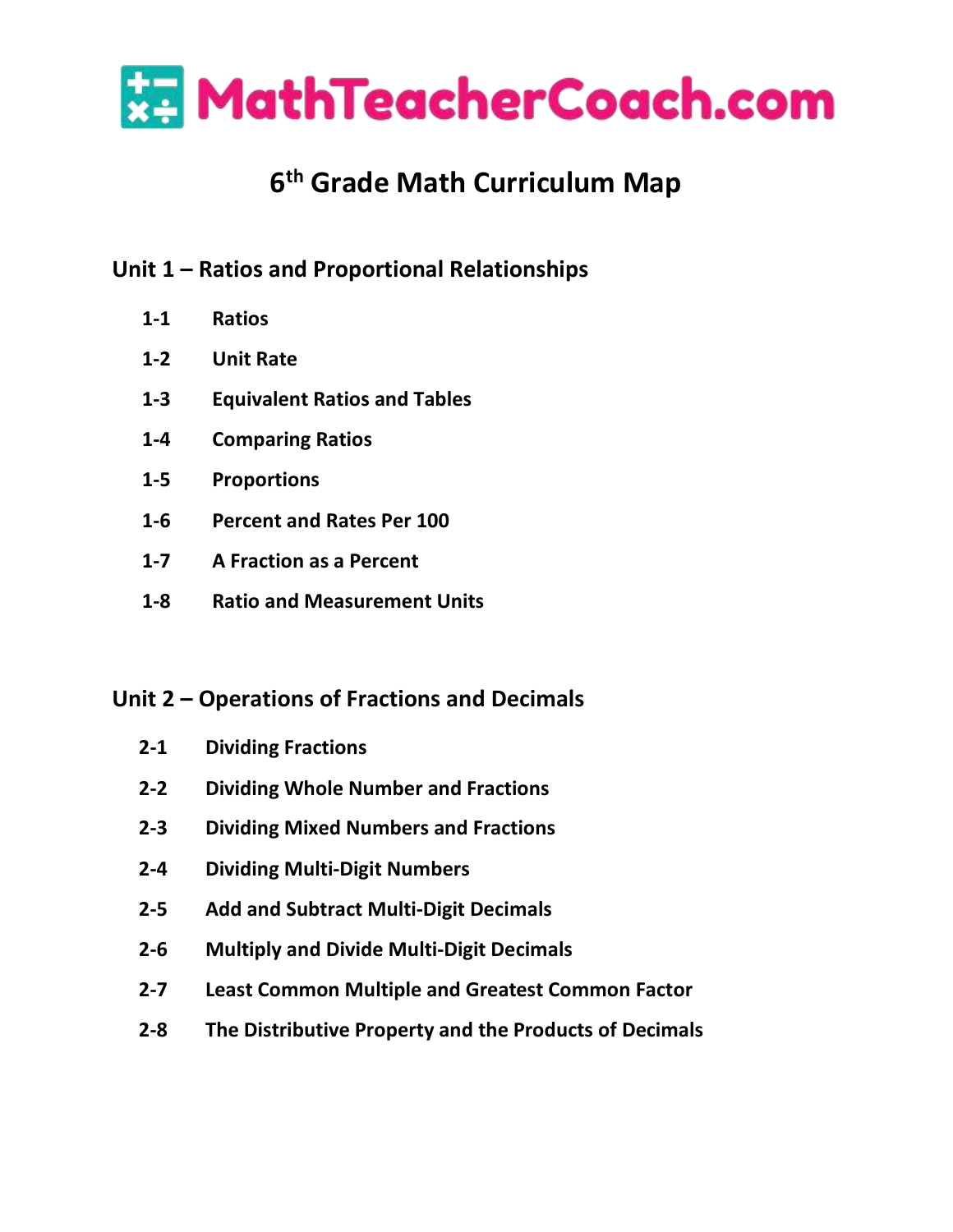

## **Unit 3 – Rational Numbers**

- **3-1 Positive and Negative Numbers**
- **3-2 Operations on Positive and Negative Numbers**
- **3-3 Rational Numbers**
- **3-4 Writing and Interpreting Inequalities in Rational Numbers**
- **3-5 Absolute Value of Rational Numbers**
- **3-6 Rational Numbers and the Coordinate Plane**
- **3-7 Symmetry in the Coordinate Plane**
- **3-8 Distance on the Coordinate Plane**

#### **Unit 4 – Expressions and Equations**

- **4-1 The Relationship of Operations**
- **4-2 Exponents**
- **4-3 The Order of Operations**
- **4-4 Substitute Letters and Numbers**
- **4-5 Expanded and Standard Form of Multiplication Expressions**
- **4-6 Equivalent Expressions**
- **4-7 Writing and Evaluating Expressions**
- **4-8 Solutions of Equations**
- **4-9 Solving One-Step Equations**
- **4-10 Solving Two-Step and Multi-Step Equations**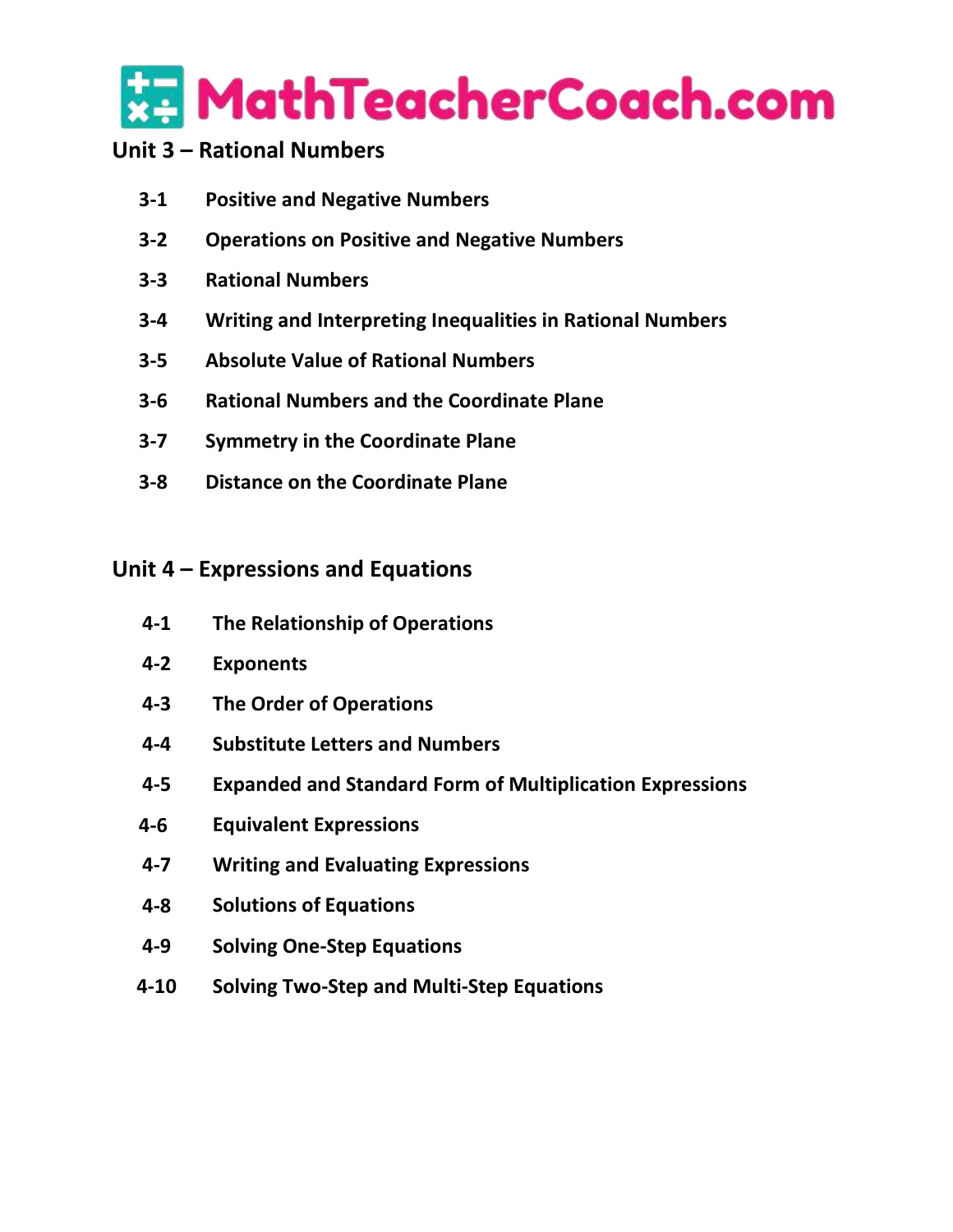

## **Unit 5 – Inequalities**

- **5-1 Inequalities**
- **5-2 Solving One-Variable Inequalities**
- **5-3 Solutions of Inequalities**
- **5-4 Solutions of Inequalities on a Number Line**
- **5-5 Applications of Inequalities**

## **Unit 6 – Geometry**

- **6-1 Area of Special Quadrilaterals**
- **6-2 Area of Right Triangles**
- **6-3 The Area of All Triangles**
- **6-4 The Area of Polygons Through Composition and Decomposition**
- **6-5 Volume of Right Rectangular Prisms**
- **6-6 Polygons on the Coordinate Plane**
- **6-7 Perimeter and Area of Polygons on the Coordinate Plane**
- **6-8 Nets and Surface Area**

#### **Unit 7– Data Displays**

- **7-1 Statistical Questions**
- **7-2 Data Distribution and Dot Plots**
- **7-3 Data Distribution and Histograms**
- **7-4 The Mean and Mean Absolute Deviation**
- **7-5 The Median, Range, and Interquartile Range**